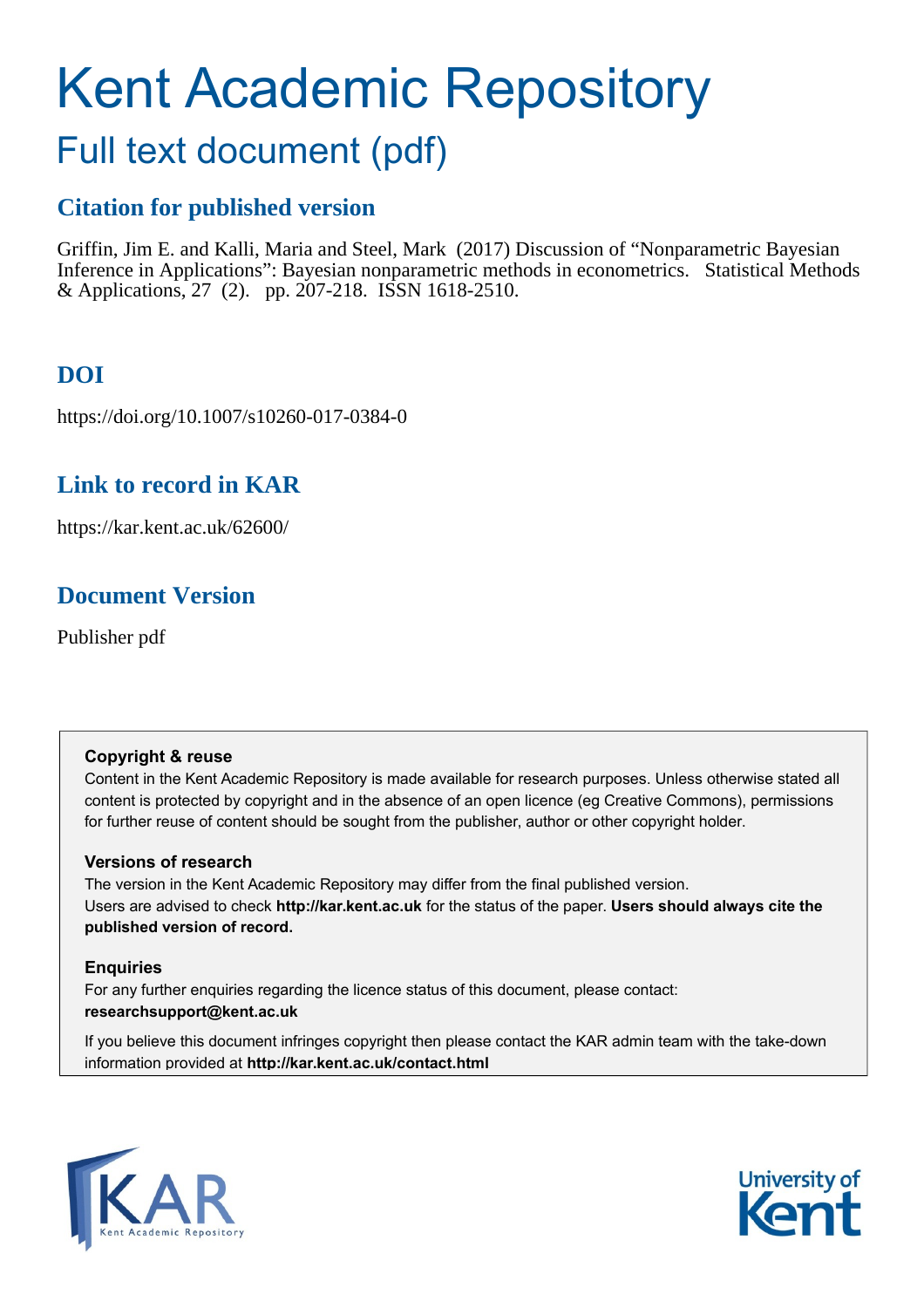Bayesian nonparametric methods in econometrics by Jim Griffin, Maria Kalli and Mark Steel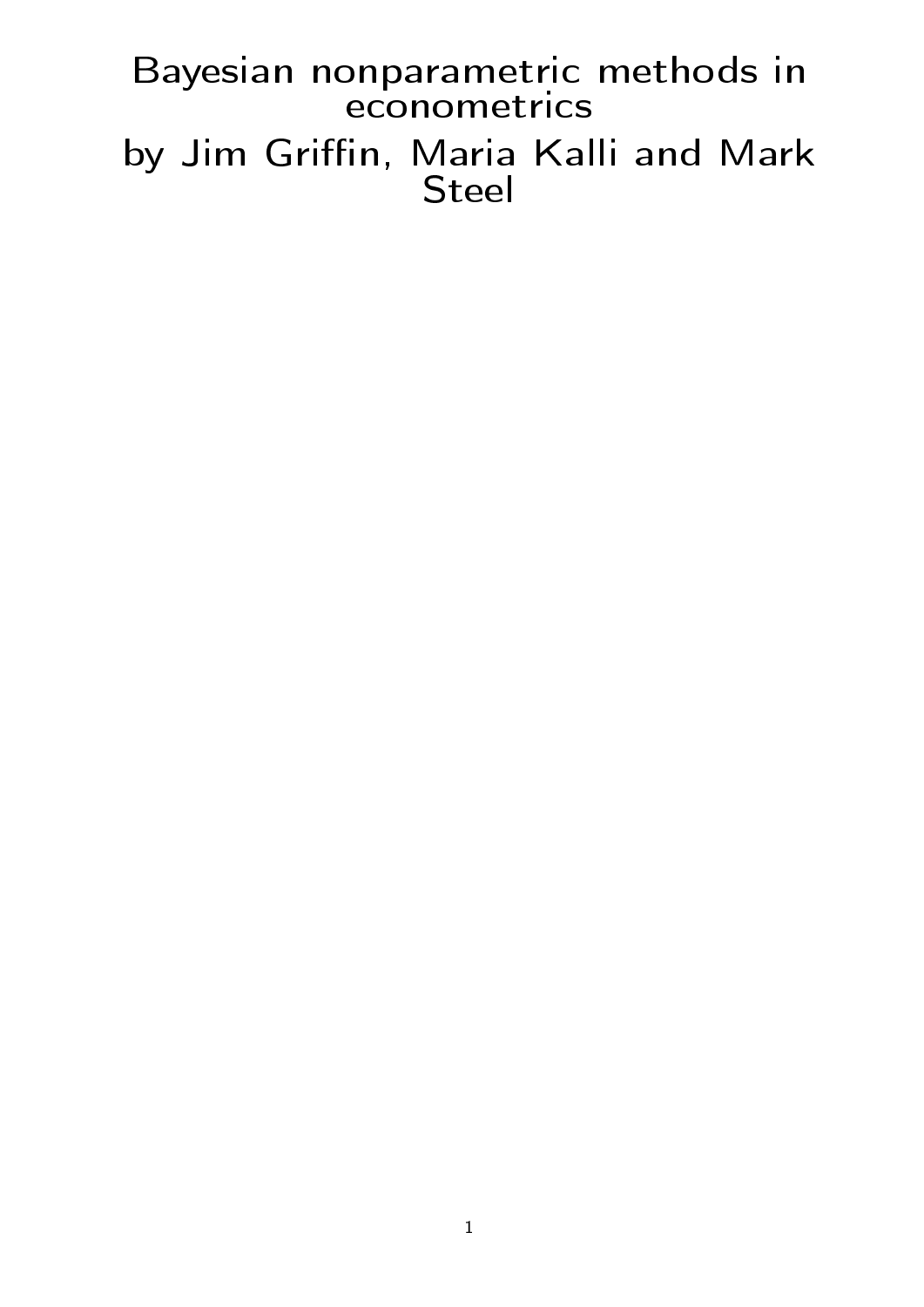The use of Bayesian nonparametrics has seen a rapid development since the work of Escobar and West (1995) showed that Markov chain Monte Carlo methods could be used to make inference in Bayesian nonparametric models. Subsequently, there has been the development of a huge number of models, priors and related computational methods. This has allowed Bayesian nonparametric methods to be applied to a range of statistical modelling problems. This paper provides an excellent introduction to the application of these methods to problems in areas such as clinical trial design, survival analysis and clustering of proteins. This motivates density estimation, nonparametric regression and nonparametric spatial modelling. The ability of Bayesian nonparametric methods to combine the flexibility of nonparametrics with the simplicity of the Bayesian modelling framework (such as hierarchical structure, automatic dimension penalisation and simple combination of different models) leads to attractive modelling approaches to applied problems. The authors concentrate on problems in medical statistics. Another applied area where Bayesian nonparametric approaches can play an important role is (financial) econometrics. In contrast to the data described in this paper, financial and economic data are typically collected over time at different frequencies which vary from intra-day (ultra high frequency), to daily (high frequency), monthly, quarterly, and annually, where the latter two mostly relate to business cycle data at the level of national or international economies.

The modelling challenge with financial and economic data is capturing their distributional characteristics (stylised facts), some of which differ depending on the frequency, as well as their time dependence, and this is just in the univariate case. Moving from univariate to multivariate, one needs to consider the dynamic relationships between such variables, and how to adequately model the transition mechanism. These relationships are rarely well described by simple parametric models. This has lead to a huge interest in classical nonparametric procedures which avoid making strong distributional assumptions. Traditionally, there has been less work in Bayesian nonparametric modelling, reflecting the relative lack of familiarity of econometricians and financial economists with Bayesian nonparametric methods and their computational complexity, but we note a steady increase in interest over the last ten years. We firmly believe that Bayesian nonparametric methods will play an important role in developing econometric models with excellent forecasting performance.

Much of the initial Bayesian nonparametric work in economics is reviewed in Griffin et al. (2011) and we focus on more recent developments which concentrate on density estimation within a volatility model or in the context of portfolio management, long memory models, models for the term structure of interest rates and vector autoregressive models.

## 1 Volatility modelling

Modelling of the distribution of financial time series,  $y_t$ , observed at regularly spaced times  $t=1\ldots$  ,  $n$ , is important for measuring risk. A starting point for many models is the stochastic volatility model of Taylor (1986)

$$
y_t = e^{(h_t/2)} \epsilon_t,
$$
  

$$
h_t = \gamma + \phi h_{t-1} + \eta_t,
$$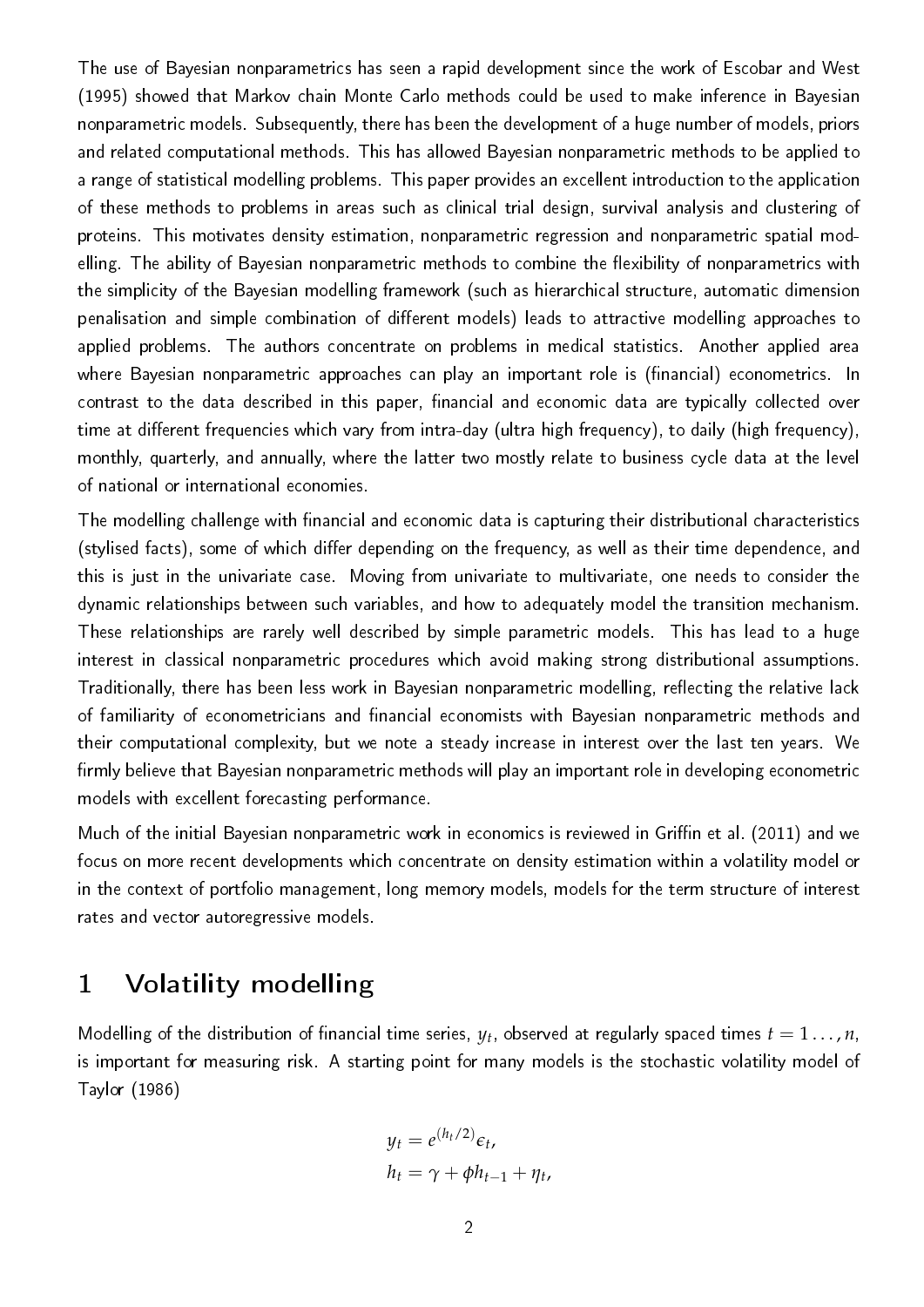where the  $\epsilon_t$ 's (the innovations) and  $\eta_t$ 's are i.i.d.  $N(0,1)$  and  $N(0,\sigma_\eta^2)$  $\frac{2}{\eta}$ ) random variables respectively. The SV model allows the log volatility to evolve, ensuring that the variance remains positive without need for further constraints. The latent process  $h_t$  can be interpreted as the random and uneven flow of information in the financial markets, and  $\phi$  as the persistence in volatility.

Jensen and Maheu (2010) used the traditional DPM to model the unconditional distribution of returns by

$$
p(y_t) = \sum_{j=1}^{\infty} w_j N(y_t | \mu_j, \lambda_j^{-2} e^{h_t})
$$

where  $\mu_j$  and  $\lambda_j^{-2}$  $j^{2}e^{h_{t}}$  are the mean and variance associated with the  $j^{th}$ component, and  $w_{j}$  are the stick $b$ reaking weights. The conditional volatility  $h_t \vert h_{t-1}$  is generated from a normal distribution with mean *φht*−<sup>1</sup> and variance *σ* 2  $\mu_{\eta}^2$ , the parameters  $\mu_j$  ,  $\lambda_j^{-2}$ *j iid*<sup>∼</sup> *<sup>G</sup>*(·) and *<sup>G</sup>*(·) <sup>∼</sup> *DP*(*G*0, *<sup>M</sup>*). The authors choose a normal-gamma as their base measure  $G_0(\mu_j,\lambda_j^{-2})$  $j^{-2})$  and refer to this model as SV-DPM.

They compared the SV-DPM to the SV with normal with Student-t innovations on a sample of daily asset returns over a period of 26 years, and showed that the predictive density of the SV-DPM model displays both negative skewness and high kurtosis, which are two of the 'stylised facts' of asset returns. The predictive densities of two parametric models did not capture these characteristics. In terms of out-of-sample predictive performance the log-predictive scores of the SV-DPM were better than those of the two parametric SV models.

Delatola and Griffin (2011), also use the stick-breaking representation of the DPM to model the distribution of asset returns using a stochastic volatility model. They use the Kim et al. (1998) linear state space representation of a stochastic volatility (SV) model where

$$
y_t^* = h_t + z_t \text{ for } t = 1, \ldots, n.
$$

 $y_t^\star\ =\ \log y_t^2$  (the log of the squared returns),  $h_t\ =\ \phi h_{t-1}+\sigma_\eta \eta_t$ , is the log-volatility at time  $t$ , and  $z_t\,=\,\log(\epsilon_t^2).$  Both  $\epsilon_t$  and  $\eta_t$  have zero mean and unit variance, and they are independent. In order to proceed to inference, Kim et al. (1998) suggest a mixture of normals to approximate the distribution of  $z_t$  whereas Delatola and Griffin (2011) consider a DPM. Their simulated examples show that this choice leads to narrower credible intervals when compared to the parametric method. In addition their model's out-of-sample predictive performance is superior to that of Kim et al. (1998).

Kalli et al. (2013) use a stick-breaking mixture to model the conditional distribution of asset returns. Their choice captures key 'stylised facts' of returns, specifically the heavy-tails and asymmetry of their distribution, the time varying volatility, and the 'leverage-effect' (the negative correlation between returns and volatility). They adopt a generalised autoregressive conditional heteroskedastic (GARCH) (Bollerslev, 1987) model for the conditional distribution. In contrast to a stochastic volatility model where *h<sup>t</sup>* follows a latent stochastic process, GARCH models assume the *h<sup>t</sup>* process can be modelled as a deterministic function of the asset returns  $(y_t\text{'s})$ . Kalli et al. (2013) model the innovations using a general stickbreaking prior where  $k(.|\theta)$  is a scaled uniform density, instead of the usual normal distribution. This allows for uni-modalilty, asymmetry and heavy tails of the innovation distribution.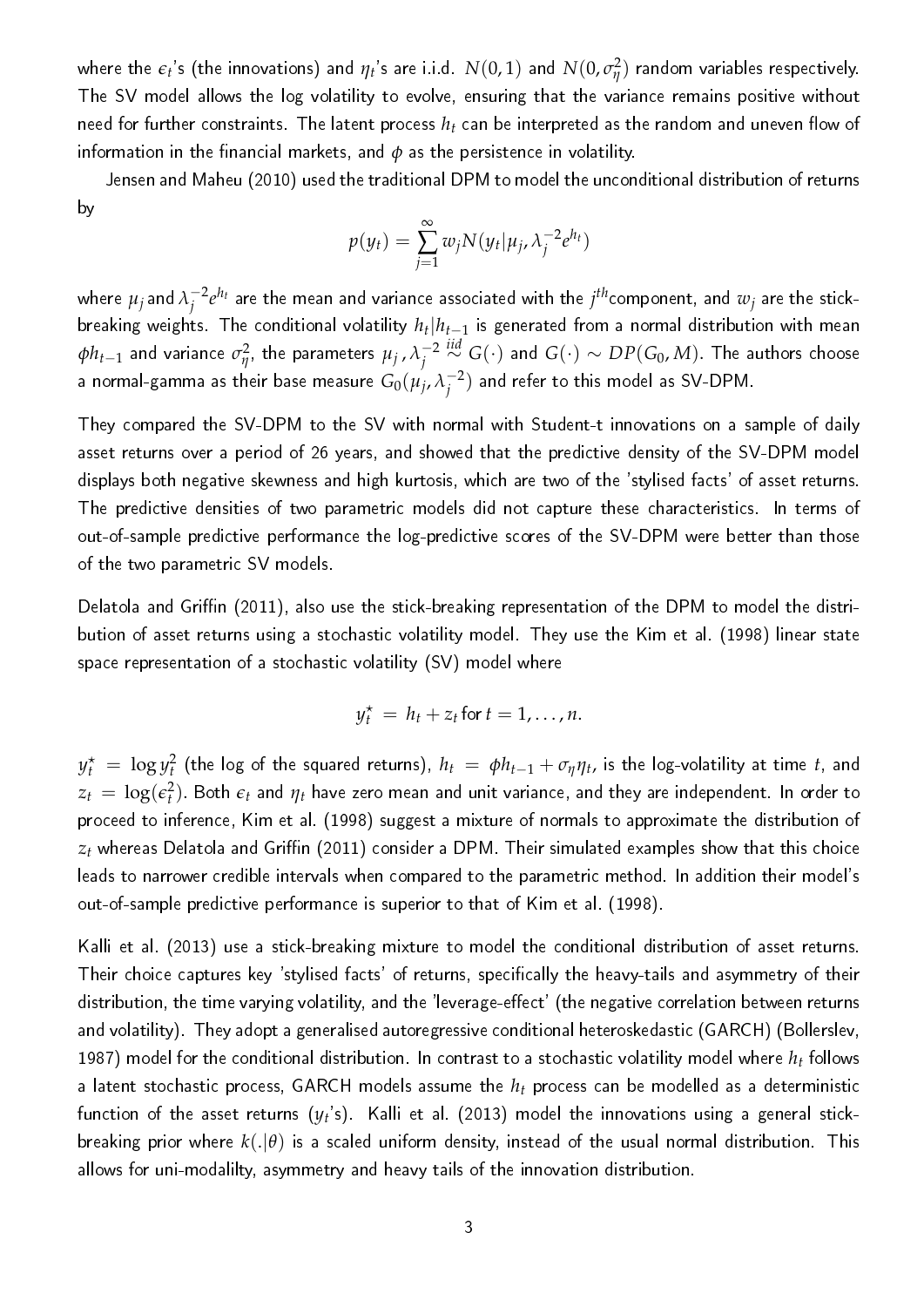Under their stick-breaking representation, the infinite mixture of uniforms for modelling the innovations' distribution has the following hierarchical setup:

$$
y_t = \sigma_t \epsilon_t, \qquad \epsilon_t \sim U(-\theta_{d_t} e^{-\lambda}, \theta_{d_t} e^{\lambda}) \qquad \text{for } t = 1, ..., n
$$

$$
Pr(d_t = j) = w_j, \qquad \theta_j \sim G_0(\cdot) \qquad \text{for } j = 1, 2, ...
$$

$$
w_1 = v_1, w_j = v_j \prod_{\ell < j} (1 - v_\ell) \text{ and } v_j \sim Be(a_j, b_j)
$$

where *G*<sup>0</sup> is a standard exponential distribution, and *λ* is the skewness parameter. The distribution of  $\epsilon_t$  is therefore,

$$
f_{v,\theta}(\epsilon_t) = \sum_{j=1}^{\infty} w_j U(-\theta_{d_t} e^{-\lambda}, \theta_{d_t} e^{\lambda})
$$

and the conditional return distribution is:

$$
f_{G,\lambda}(y_t|h_t) = \sum_{j=1}^{\infty} w_j U(y_t| - \theta_{d_t} \sigma_t e^{-\lambda}, \theta_{d_t} \sigma_t e^{\lambda})
$$

where the volatility  $\sigma^2_t$  is modelled using the GARCH(1,1), the GJR-GARCH(1,1) (Glosten et al., 1993) and the  $EGARCH(1,1)$  (Nelson, 1991). These choices of model allow the leverage effect to be modelled. Delatola and Griffin (2013) and Jensen and Maheu (2014) consider alternative approaches for extending their nonparametric SV models to account for the leverage effect.

Kalli et al. (2013) used a simulated GARCH(1,1) to compare the estimates of their modelling approach to those of the parametric and DPM alternatives and found it to be superior both in terms of intervals and mean integrated squared error. They compared their model with the three GARCH-type volatility specifications to the SV models of Jensen and Maheu (2010) and Jacquier et al. (2004) and showed that their out-of-sample performance was superior.

The recent work of Jin and Maheu (2016) focuses on estimating the conditional distribution of realised covariance (RCOV) matrices. These are daily volatility measures of the correlation between different assets which are estimated using ultra high frequency intraday data. The RCOVs theoretical underpinning is based on Andersen et al. (2003), and it is viewed as the quadratic variation of semi-martingale processes. Subsequently the econometric literature focused on improving this estimator in the presence of microstructure noise and asynchronous trading. Jin and Maheu (2016) use the Hierarchical Dirichlet Process (HDP) of Teh et al. (2006) to capture the time dependence of the RCOV matrix. The HDP is a distribution over multiple correlated probability measures,  $G_1,\ldots,G_r$ , sharing the same atom locations. Each probability measure is generated from a DP with shared precision parameter and base measure. To ensure the sharing of atom locations, a second DP is used on the base measure, and hence the hierarchical set-up is:

$$
G_0 \sim DP(M_0, H), \qquad G_j \sim DP(M, G_0) \text{ for } j = 1, 2, \ldots.
$$

In Jin and Maheu (2016), the base measure *H* is also given a HDP prior, and the base measure of that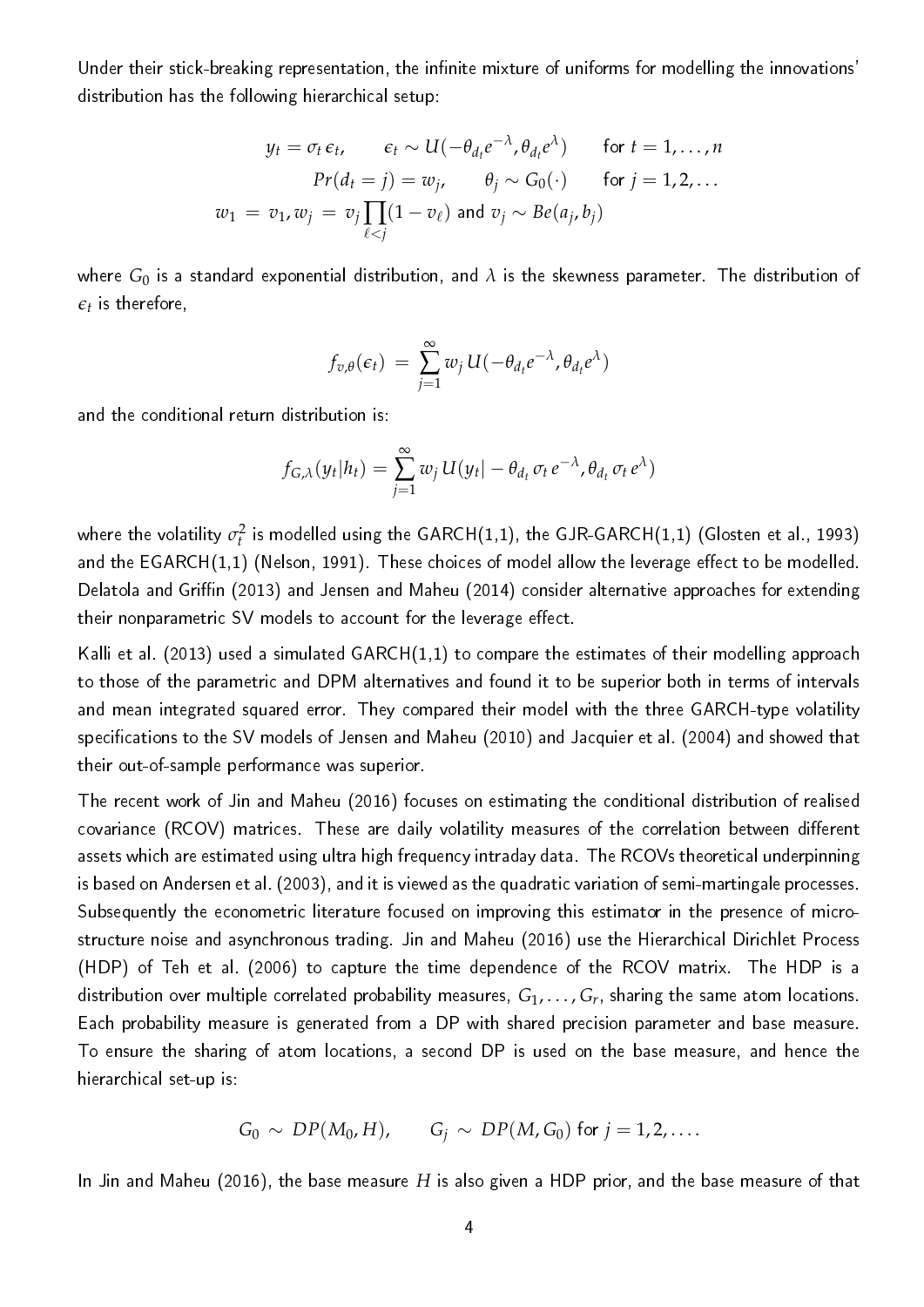prior is an inverse Wishart distribution, a popular choice when modelling RCOVs. Their results show that density forecasts for both the conditional returns distribution and the distribution of the RCOV, based on the HDP are signicantly better than any parametric method. This is because the parametric methods do not account for extreme observations in the RCOV matrices.

#### 1.1 Portfolio allocation

The accurate modelling of the co-movement of asset returns, is key to risk management and portfolio allocation. Multivariate GARCH (MGARCH) type models, first introduced by Bollerslev et al. (1988), remain a popular choice when modelling the volatility of a portfolio as well as the volatility of the assets within it. For an extensive literature review see Silvennoinen and Terasvirta (2009). Similar to the univariate case these models should flexibly account for key "stylised facts" of asset returns, the asymmetry and heavy tails of both the conditional and unconditional distribution, the time-varying volatility and the negative correlation between volatility and returns. The GARCH-type models capture the time-varying volatility, and the distributional choice of the innovations' distribution serves in capturing the asymmetry and heavy-tails of the conditional and unconditional return distribution.

Jensen and Maheu (2013) depart from the popular choice of a Student-t or skewed Student-t distribution for the innovation vector. They choose to represent this distribution via DPM where the base measure  $G_0$  is a multivariate normal-Wishart distribution. The vector of  $p$  asset returns,  $y_t$ , is assumed to be

$$
y_t = H_t^{1/2} \epsilon_t \quad \text{for } t = 1, \dots, T
$$

where  $H_t$  is a  $p\times p$  symmetric, scale matrix, and  $\epsilon_t$  the  $p\times 1$  innovation vector with an unknown distribution *G*. The matrix *H<sup>t</sup>* is given by

$$
H_t = \Gamma_0 + \Gamma_1 \odot y_{t-1} y'_{t-1} + \Gamma_2 \odot H_{t-1},
$$

where  $\Gamma_0$  is a symmetric positive definite matrix, such that  $\Gamma_0=L_0L_0'$  with  $L_0$  a lower triangular matrix.  $\Gamma_1 = \gamma_1 \gamma_1'$  $_1'$  and  $\Gamma_2=\gamma_2\gamma_2'$  where  $\gamma_1$  and  $\gamma_2$  are  $p\times 1$  vectors and the symbol  $\odot$  denotes the Hadamard product. This is the construction of the MGARCH where each *hij*,*<sup>t</sup>* element of *H<sup>t</sup>* is only related to its lag *hij*,*t*−<sup>1</sup> and to past returns. The hierarchical structure of this MGARCH-DPM is

$$
y_t|\mu_t, \Sigma_t, H_t \sim N(H_t^{1/2}\mu_t, H_t^{1/2}\Sigma_t^{-1}(H_t^{1/2})')
$$
  
\n
$$
H_t = \Gamma_0 + \Gamma_1 \odot y_{t-1}y'_{t-1} + \Gamma_2 \odot H_{t-1}
$$
  
\n
$$
\mu_t, \Sigma_t|G \stackrel{iid}{\sim} G
$$
  
\n
$$
G|G_0, M \sim DP(G_0, M)
$$
  
\n
$$
G_0 = N - Wishart.
$$

The MGARCH-DPM model was compared to the MGARCH with Student-*t* innovations using three portfolios. Two equity portfolios (one with three assets and one with ten) and a foreign exchange portfolio with three assets. The weights of each portfolio were chosen by the authors. The out-of-sample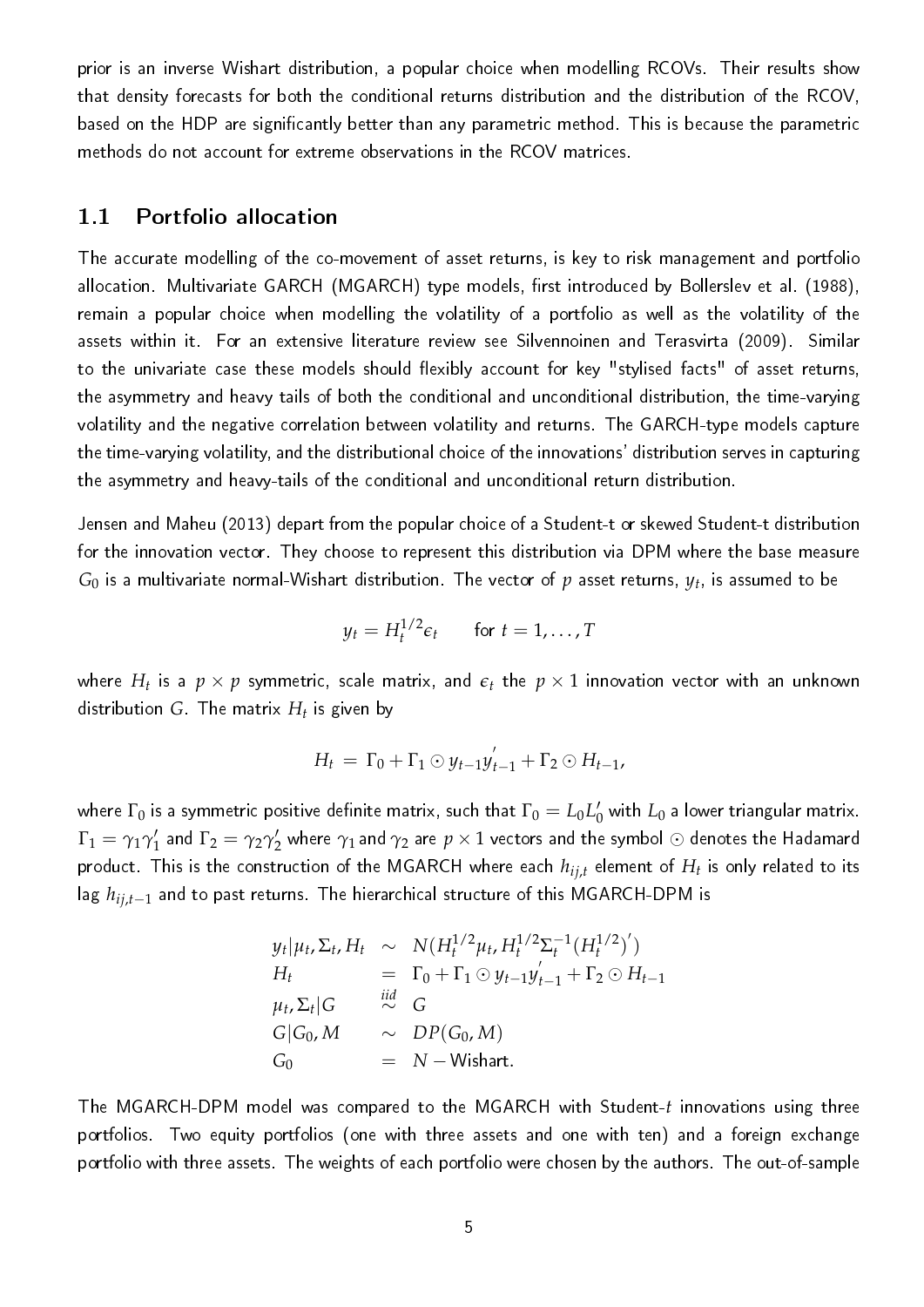forecasting performance was compared using log-predictive scores, and the quality of the model fit using Bayes factors. The MGARCH-DPM was at least as good as the MGARCH with *t*-innovations for the foreign exchange portfolio, and performed significantly better in terms of density forecasts, particularly during the 2008 financial crisis, when the equity portfolios were considered.

Virbickaite et al. (2016) also consider portfolio risk, and just like Jensen and Maheu (2013) model the innovation distribution using the DPM with the base measure *G*<sup>0</sup> being the multivariate normal-Wishart distribution. They calculate the portfolio weights assuming that the investors' objective is to minimise the variance of the portfolio and model volatility using the asymmetric dynamic conditional correlation model (ADCC), of Cappiello et al. (2006) combined with a GJR-GARCH model. Their model is then applied to a portfolio with two assets, and its out-of-sample predictive performance is better than that of parametric ADCC models.

#### 1.2 Long memory models

All the papers reviewed so far, have focused on estimating either the conditional or unconditional distribution of asset returns in volatility models. This was done by generating the unknown innovation distribution via a Dirichlet process prior, or a general stick breaking prior. Kalli and Griffin (2015) take a different approach to volatility modelling. They focus on the concept of long range dependence, i.e. the slow decay of the sample autocorrelation function, and model volatility *h<sup>t</sup>* as the aggregate of AR(1) processes, see Robinson (1978); Granger (1980); Zaffaroni (2004). Aggregation of such processes leads to a class of models with long-range dependence, and the distributional choice for the autoregressive parameter,  $F_{\phi}$ , has an effect on this dependence. Kalli and Griffin (2015) model the unknown  $F_{\phi}$  using a Dirichlet process prior. The DP generates discrete probability measures, and this allows the decomposition of the aggregate process into processes with different levels of dependence. This models the effect of uneven information flows on volatility and can be linked to the differences in effects of different types of information (since some information may have a longer lasting effect on volatility than other pieces of information). Kalli and Griffin (2015) refer to their model as stochastic volatility with infinite cross sectional aggregation (SV-ICA). To construct it they first defined a suitable limiting process for crosssectional aggregation as the number of elements tends to infinity and then used the Dirichlet process prior for *Fφ*, the distribution of the persistence parameter *φ*. For more details on this modelling approach refer to Kalli and Griffin (2015).

The authors applied the SV-ICA model to simulated data and found that a finite approximation to  $F_{\phi}$ converged to the true *Fφ*. They also applied the SV-ICA to sampled returns from HSBC PLC and Apple Inc. They showed that the volatility dynamics can be decomposed into short-term, medium-term and long-term components, and that these dynamics depend on the sector in which a company is operating, with the banking sector exhibiting long range dependence when compared to the technology sector. The out-of-sample predictive performance of the SV-ICA was substantially better than that of the SV models of Jacquier et al. (2004) and Jensen and Maheu (2010).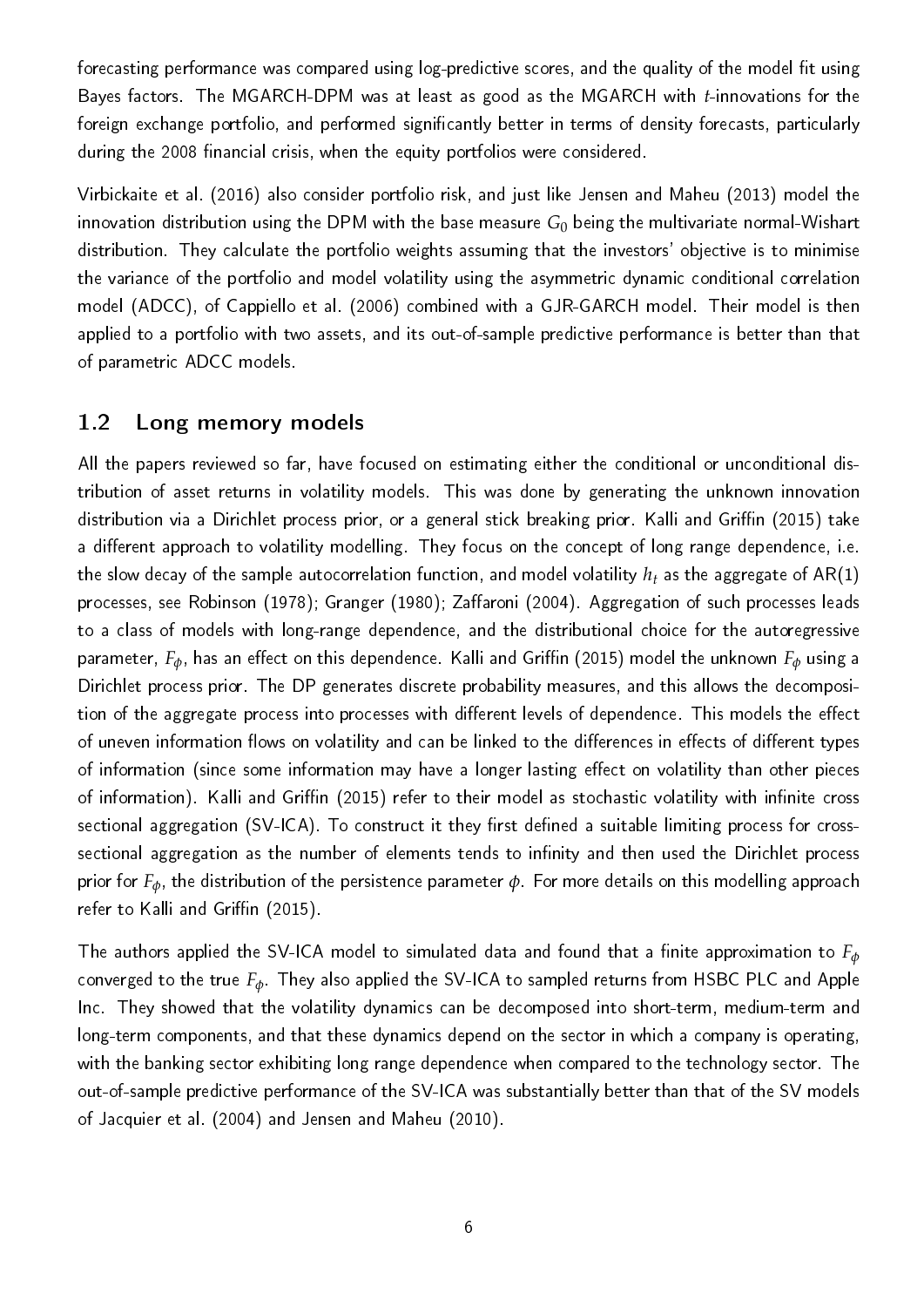#### 1.3 Interest rate yields

The modelling of interest rate yields is an important problem in economics. The yield will depend on the length of time money is lent which is known as the maturity and yields at each maturity will also change over time. We assume that yields are observed at *p* maturities in discrete time and the yield of maturity  $m_i$  at the *t*-th time point is denoted by  $y_{t,i}$  . The Nelson-Siegel (Nelson and Siegel, 1987) model expresses the yields in terms of three latent factors. We use the parameterization of Diebold and Li (2006) who assume that

$$
y_{t,i} = X_{t,i} \beta_t + \epsilon_{t,i} \tag{1}
$$

where  $\mathbf{\epsilon}_{t,i} \sim \mathsf{N}(0,\sigma_t^2)$  and the latent factors are

$$
X_{t,i}=\left(1,\frac{1}{\lambda_t m_i}(1-e^{-\lambda_t m_i}),\frac{1}{\lambda_t m_i}(1-e^{-\lambda_t m_i})-e^{-\lambda_t m_i}\right).
$$

These factors can be interpreted, respectively, as the yield level (which controls long term yields),the yield slope (which controls short-term behaviour) and the yield curvature (which controls medium term behaviour). The parameter  $\lambda_t$  in the second and third functions, controls the rate of decay with smaller values of  $\lambda_t$  leading to a slower decay.

A Bayesian nonparametric model can be constructed by allowing the conditional distribution of the parameters of the Nelson-Siegel three-component model to vary over time so that

$$
(\beta_t, \lambda_t, \sigma_t^2) \sim G_t.
$$

A time-varying nonparametric prior, the Dirichlet process autoregressive process (DPAR), introduced by Griffin and Steel (2011) defines

$$
G_t(B) = \sum_{i=1}^{\infty} I(\tau_i < t) w_i(t) \delta_{\theta_i}(B) \tag{2}
$$

where  $\{\tau_i\}_{i=1}^\infty$  follow a Poisson process with intensity  $\eta$  and associates the marks  $(v_i,\theta_i)$  with  $\tau_i$  where  $v_i \stackrel{i.i.d.}{\sim} \mathsf{Be}(1, M)$ ,  $\theta_i \stackrel{i.i.d.}{\sim} H$  and

$$
w_i(t) = v_i \prod_{\{j|\tau_i < \tau_j < t\}} (1 - v_j).
$$

The structure implies that  $G_t$  follows a Dirichlet process with parameters  $M$  and  $H$  *a priori* with the dependence between  $G_t$  and  $G_{t+s}$  controlled by  $M$  and  $\eta$ . We will define this prior as  $G_t \sim \text{DPAR}(M, H; \eta)$ .  $\mathsf{Suppose}$  that  $\tau^+_i$  $\tau^+_i$  is a time slightly larger than  $\tau_i$  then

$$
G_{\tau_i^+}(B)=v_i\delta_{\theta_i}(B)+(1-v_i)G_{\tau_i}(B).
$$

and so the random probability measure evolves by jumping at arrival times  $\{\tau_i\}_{i=1}^\infty$  with the addition of a new atom which is given weight  $V_i$  and all other atoms being down weighted by the factor  $1-V_i$  . The  $\text{correlation between } G_t(B) \text{ and } G_{t+s}(B) \text{ is given by } \rho(s) = e^{-\left[\eta/(M+1)\right]s}.$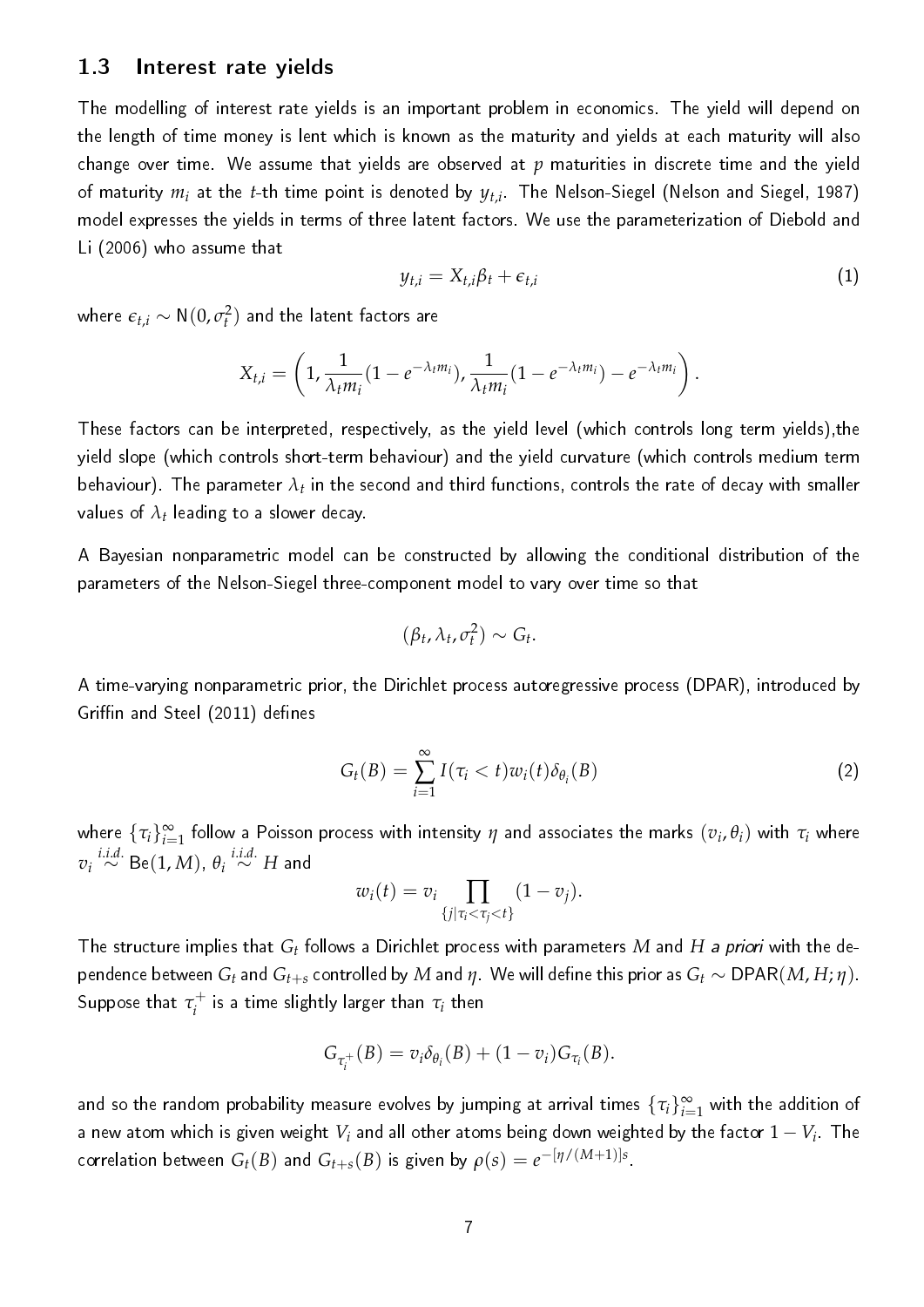We model zero coupon yields obtained from the Center for Research in Security Prices (CRSP) unsmoothed Fama and Bliss (1987) forward rates. The data set spanned January 1970 to December 2009 with maturities of 3, 6, 9, 12, 15, 18, 21, 24, 30, 36, 48, 60, 72, 84, 96, 108 and 120 months.

| М | $3\,56\,(2.77, 4.65)$  |
|---|------------------------|
|   | $0.089$ (0.010, 0.176) |

Table 1: Model 2: Parameter estimates as posterior median followed by 95% credible interval

The estimated parameters of the DPAR prior are shown in Table 1. The posterior median of *M* is relatively large (3.56) indicating that there are several distinct clusters at any given time point. The parameter *η* has a posterior median of 0.089. This parameter controls the arrival times of new clusters which would have a mean of 11.24 for this value of *η*. The combined effect of the two parameters can be understood through the autocorrelation function which, using the posterior medians, would be  $\rho(s) = e^{-0.0195s}$  . These results indicate that the underlying random measure is relatively stable over the course of the data period.



Estimates of the mean of the time-varying factor weights are shown in Figure 1. The level parameter *β*<sup>1</sup> shows rapid changes in the 1970s with a rapid drop and recovery in the mid-1970s. The 1980s onwards show a largely decreasing value. The slope parameter *β*<sup>2</sup> shows a more interesting pattern with a rapid increase in the mid-1970s followed by a rapid decrease. The values become much more stable from the late 1970s onwards. The pattern is cyclical with decreases in the slope associated with periods of recession followed by increases in the next growth periods. The curvature parameter *β*<sup>3</sup> also shows a period of rapid change in the mid-1970s followed by more stable behaviour from the late 1970s onwards.

Figure 2 shows estimates of the mean of the time-varying factor loadings parameter  $\lambda_t$  and  $\sigma_t^2$  . These show fairly variable estimates for both  $\lambda_t$  and  $\sigma_t^2$ . The parameter  $\lambda_t$  shows a period of rapid change in the 1970s. Periods of recession seem to be associated with rapid drops in the value of  $\lambda_t$  . The mean of the volatility  $\sigma_t^2$  has some peaks in the early period up to the mid-1980s but becomes much smaller during the late 1980s and 1990s (the period of the Great Moderation). The volatility increases again in the 2001 recession and in the late 2000s during the financial crisis.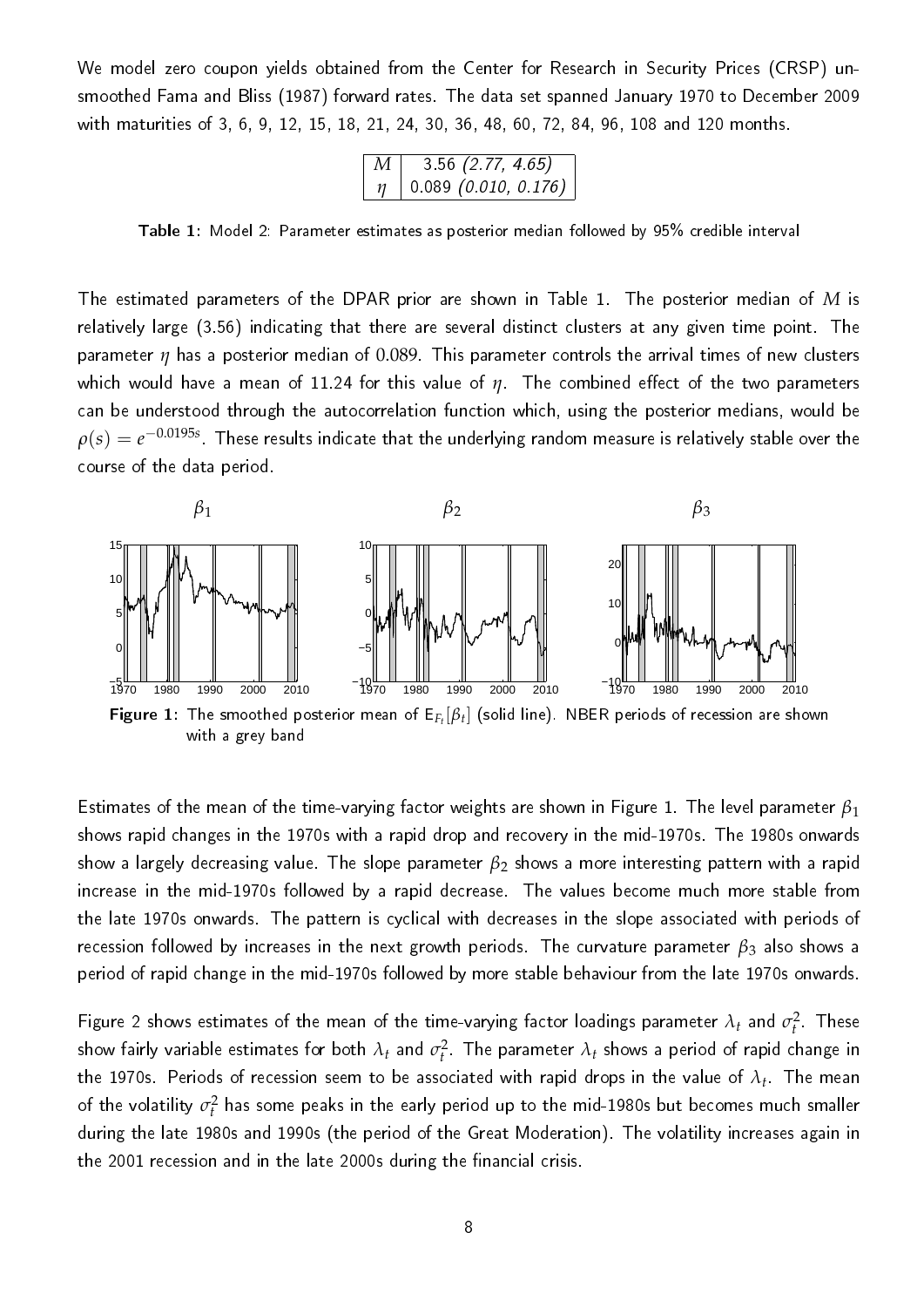

**Figure 2**: The smoothed posterior mean of  $E_{F_t}[\lambda_t]$  and  $E_{F_t}[\sigma_t^2]$  (solid lines). NBER periods of recession are shown with a grey band

#### 1.4 Multivariate macroeconomic time series models

Multivariate time series models are widely used in macroeconomic modelling to understand the dynamic relationship between different economic variables (such as unemployment, inflation or output) in a particular economy or across different economies. The vector autoregressive (VAR) model has proved to be an important tool for analysing these types of time series. Suppose that  $y_t$  is a  $(q\times1)$ -dimensional vector of economic variables measured at time *t* then the simplest VAR(1) model assumes that

$$
y_t = \mu + \Phi(y_{t-1} - \mu) + \epsilon_t
$$

where  $\mu$  is a  $(q\times1)$ -dimensional vector,  $\Phi$  is a  $(q\times q)$ -dimensional matrix and  $\epsilon_t$  is a  $(q\times1)$ -dimensional multivariate normally distributed random vector with mean zero and covariance matrix  $\Sigma$ . The limitation of these models are now well-understood and many people have considered regime-switching models (which can be seen as a form of a dynamic mixture model) to more accurately capture the structure of the data and to provide better forecasting performance. Bassetti et al. (2014) propose a Bayesian nonparametric prior for a panel VAR model. They assume that there are *r* different economies and that  $y_{i,t}$  is a vector of observations for the  $i$ -th economy at time  $t$  . They define

$$
f_{it}(y_{i,t}) = \sum_{k} w_{i,k} \mathsf{N}((I_q \otimes X_t) \varphi_k, \Sigma_k)
$$

where  $X_t$  is a row vector containing lags of  $y_{i,t}$  for all economies. The framework allows flexibility in the conditional distribution of  $y_{i,t}$  and allows different component weights for each economy. The introduction of indicator variables for the components of the mixture model allows inference to be made about the regime of economy *i* at time *t*. The authors introduce a novel prior, the beta-product dependent Pitman-Yor process, for  $\{w_{i,k}\}_{i=1}^{r,\infty}$  $\sum_{i=1,k=1}^{r,\infty}$ , by defining

$$
w_{i,k} = v_{i,k} \prod_{l < k} (1 - v_{i,l})
$$

where *v*1,*<sup>k</sup>* , . . . , *vr*,*<sup>k</sup>* are dependent and have beta marginal distributions. They consider two schemes for constructing such random variables. They apply their model to data from the US and EU economies to better understand the dynamics of the business cycle.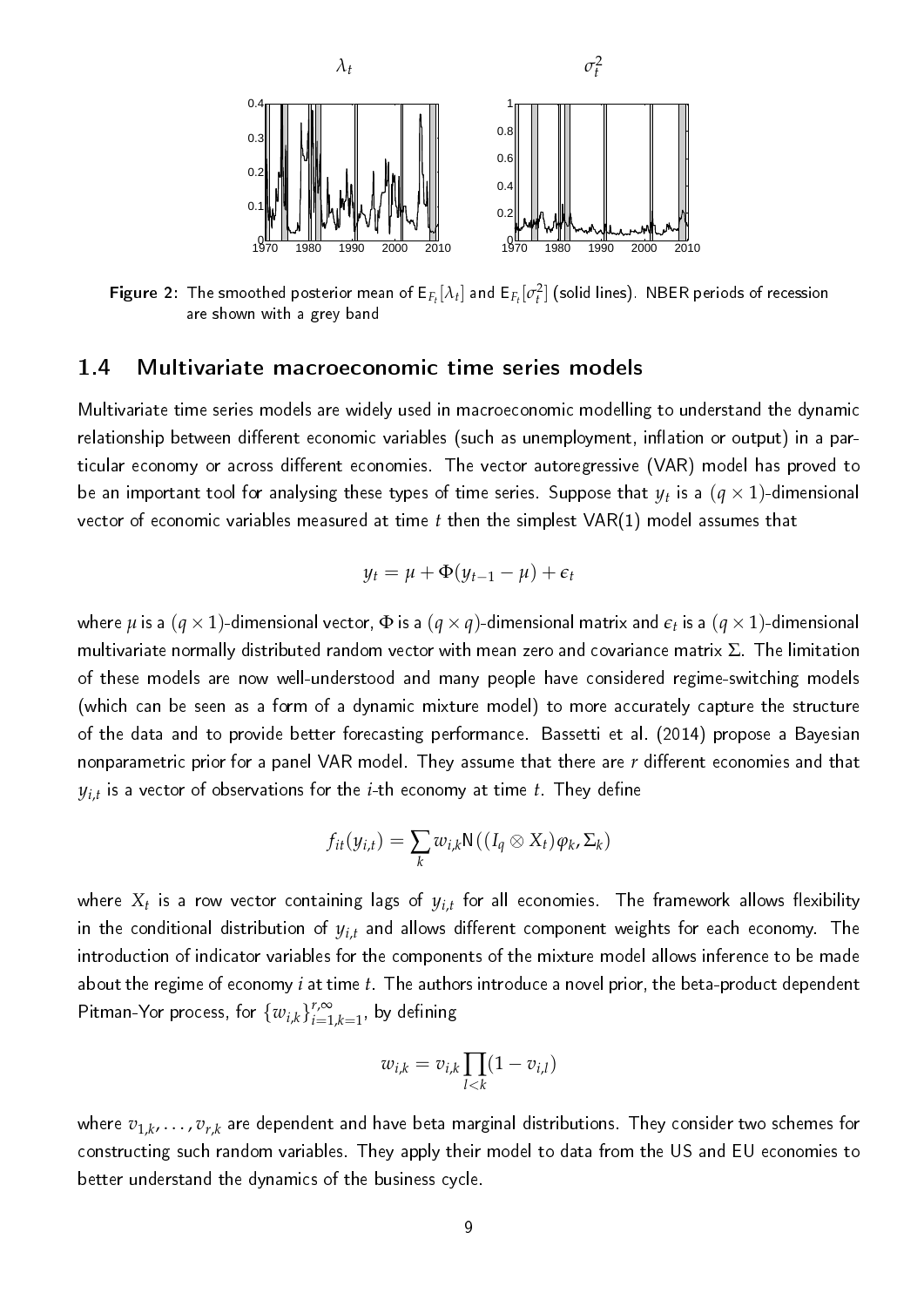The model of Bassetti et al. (2014) uses time-invariant weights for multiple economies. Kalli and Griffin (2016) construct a Bayesian nonparametric model mixture of vector autoregressive models which has time-varying weights. This extends the univariate model of Antoniano-Villalobos and Walker (2016) and assumes that for multivariate observations  $y_t$  are modelled by a mixture of VAR's

$$
f(y_t) = \sum_{k=1}^{\infty} w_k(y_{t-1}) \mathsf{N}(\mu_k + \Phi_k(y_{t-1} - \mu_k), \Sigma_k)
$$

where

$$
w_k(y) = \frac{\pi_k \, \mathrm{N}(y | \mu_k^{\star}, \Sigma_k^{\star})}{\sum_{k=1}^{\infty} \pi_k \, \mathrm{N}(y | \mu_k^{\star}, \Sigma_k^{\star})},
$$

and  $\pi_1,\pi_2,\ldots$  are given a stick-breaking prior,  $\mu_k^\star$  $\frac{\star}{k}$  and  $\Sigma_k^{\star}$  $\stackrel{\star}{k}$  are the stationary mean and covariance matrix for the VAR in the *k*-th component respectively. This implies that the stationary distribution and the transition density of *y<sup>t</sup>* are both nonparametric mixtures of normal distributions. The model can be estimated using the adaptive truncation method of Griffin (2016). The authors demonstrate that this model has much better predictive performance than a VAR model and better predictive performance than the popular non-stationary time-varying parameter VAR model (Primiceri, 2005).

## 2 Normalised Random Measures with Independent Increments (NRMI models)

Most work on dependent random measures has concentrated on stick-breaking constructions. The authors discuss NRMI models in Section 2.3 and we believe that these offer an attractive framework for such measures. Griffin and Leisen (2017) define a compound random measure for related random probability measures  $G_1(B), \ldots, G_r(B)$  by

$$
G_j(B) = \frac{\sum_{k=1}^{\infty} m_{j,k} J_k \delta_{\theta_k}}{\sum_{k=1}^{\infty} m_{j,k} J_k}
$$

where  $m_{j,k}\stackrel{i.i.d.}{\sim}H$  are marks and  $\tilde\eta=\sum_{i=1}^\infty J_i\delta_{\theta_i}$  is a realisation of a directing Lévy process with intensity  $\nu$ which will often be taken to be a CRM (as described in Section 2.3). Many previously defined dependent NRMI priors fall within this class and it offers a rich framework for extension. For example, a regression model could be defined by assuming that  $G$  is indexed by a covariate  $x$  and defining

$$
G_x(B) = \frac{\sum_{k=1}^{\infty} m_k(x) J_k \delta_{\theta_k}}{\sum_{k=1}^{\infty} m_k(x) J_k}
$$

where  $m_k(x)$  are independent stochastic processes. This approach is attractive from a modelling perspective since the dependence between measures is modelled through a sequence of parametric models (such as a Gaussian process for regression or an ARMA model for time series).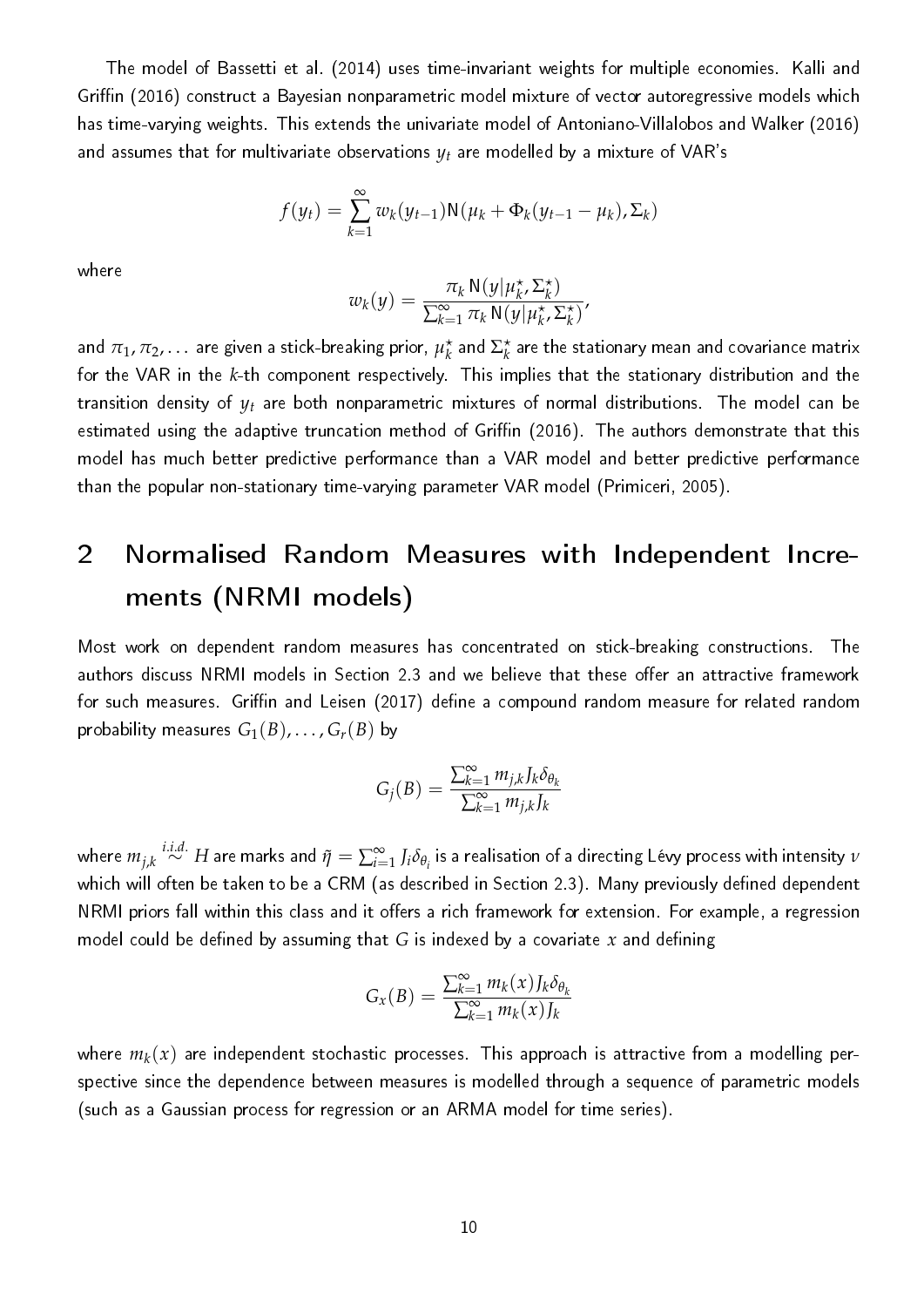### References

- Andersen, T. G., Bollerslev, T., Diebold, F. X. and Labys, P. (2003). Modelling and forecasting realised volatility, Econometrica 71: 579-625.
- Antoniano-Villalobos, I. and Walker, S. G. (2016). A nonparametric model for stationary time series, Journal of Time Series Analysis 37: 126-142.
- Bassetti, F., Casarin, R. and Leisen, F. (2014). Beta-product dependent Pitman-Yor processes for Bayesian inference, Journal of Econometrics 180: 49-72.
- Bollerslev, T. (1987). A Conditionally Heteroskedastic Time Series Model for Speculative Prices and Rates of Return, Review of Economics and Statistics 69: 542-547.
- Bollerslev, T., Engle, R. and Wooldridge, J. (1988). A capital asset pricing model with time varying covariates, Journal of Political Economy 96: 116-131.
- Cappiello, L., Engle, R. and Sheppard, K. (2006). Asymmetric dynamics in the correlations of global equity and bond returns, Journal of Financial Econometrics 4: 537-572.
- Delatola, E. I. and Griffin, J. E. (2011). Bayesian nonparametric modelling of the return distribution with stochastic volatility, Bayesian Analysis 6: 901-926.
- Delatola, E. I. and Griffin, J. E. (2013). A Bayesian semiparametric model for volatility modelling with leverage effect, Computational Statistics and Data Analysis 60: 97-110.
- Diebold, F. X. and Li, C. (2006). Forecasting the term structure of government bond yields, Journal of Econometrics 130: 337-364.
- Escobar, M. D. and West, M. (1995). Bayesian density estimation and inference using mixtures, Journal of the American Statistical Association 90: 577-588.
- Fama, E. F. and Bliss, R. R. (1987). The information in long-maturity forward rates, American Economic Review 77: 680-692.
- Glosten, L., Jagannathan, R. and Runkle, D. (1993). On the Relation between the Expected Value and the Volatility of the Nominal Excess Return on Stocks, The Journal of Finance  $48(5)$ : 1779–1801.
- Granger, C. (1980). Long memory relationships and the autoregression of dynamic models, Journal of Econometrics 14: 227-238.
- Griffin, J. E. (2016). An adaptive truncation method for inference in Bayesian nonparametric models, Statistics and Computing 26: 423-441.
- Griffin, J. E. and Leisen, F. (2017). Compound random measures and their use in Bayesian nonparametric models, Journal of the Royal Statistical Society, Series B 79: 525-545.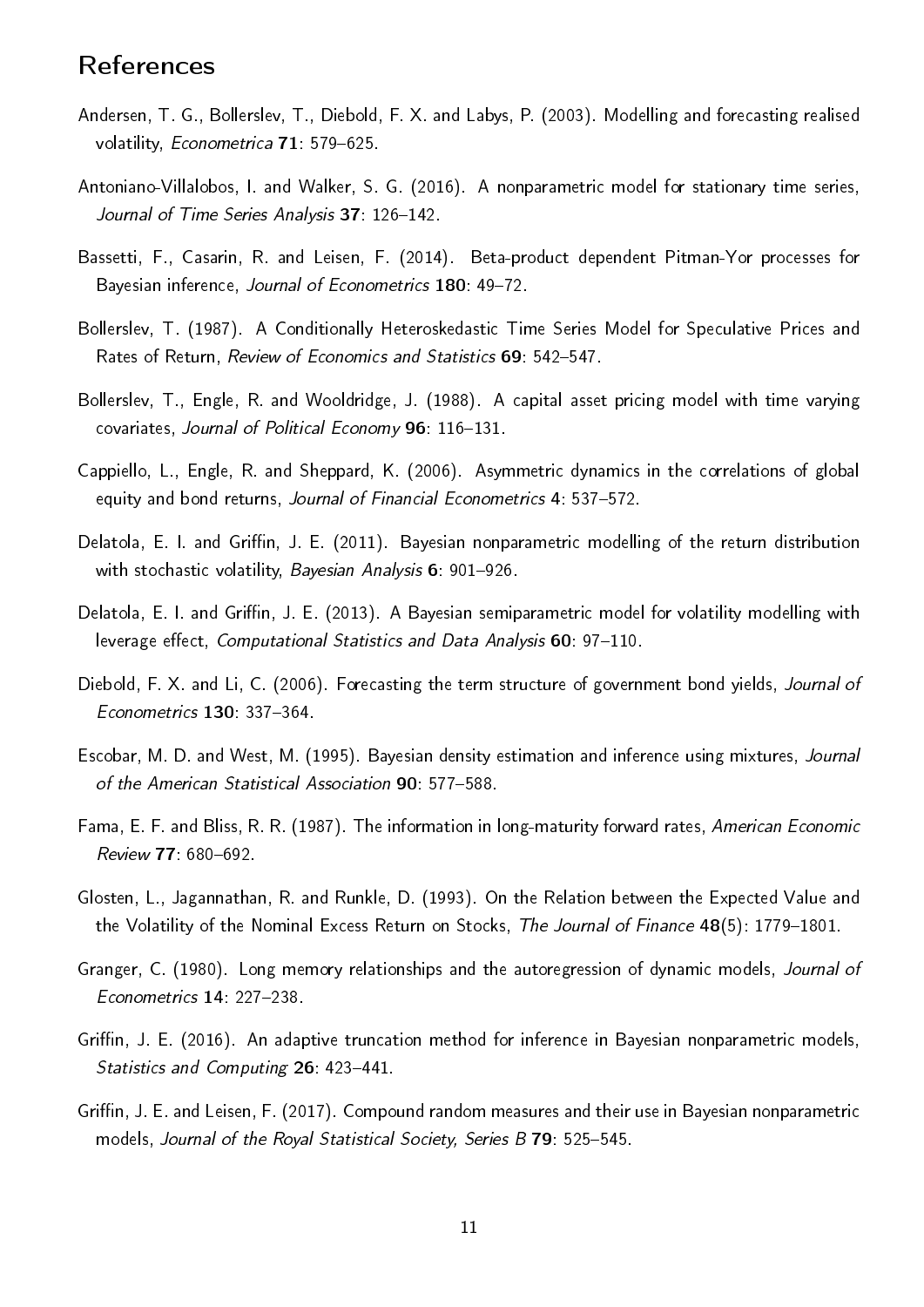- Griffin, J. E., Quintana, F. A. and Steel, M. F. J. (2011). Flexible and nonparametric methods, in G. Koop, H. K. van Dijk and J. Geweke (eds), Handbook of Bayesian Econometrics, Oxford University Press.
- Griffin, J. E. and Steel, M. F. J. (2011). Stick breaking autoregressive processes, Journal of Econometrics 162 383-396
- Jacquier, E., Polson, N. G. and Rossi, P. E. (2004). Bayesian analysis of stochastic volatility models with fat-tails and correlated errors, Journal of Econometrics 122: 185-212.
- Jensen, M. and Maheu, J. M. (2010). Bayesian semiparametric stochastic volatility modelling, Journal of Econometrics 157: 306-316.
- Jensen, M. and Maheu, J. M. (2013). Bayesian semiparametric multivariate GARCH modelling, Journal of Econometrics 176: 3-17.
- Jensen, M. and Maheu, J. M. (2014). Estimating a semiparametric asymmetric stochastic volatility model with a Dirichlet process mixture, Journal of Econometrics 178: 523-538.
- Jin, X. and Maheu, J. M. (2016). Bayesian semiparametric modelling of realized covariance matrices, Journal of Econometrics 192: 19-39.
- Kalli, M. and Griffin, J. E. (2015). Flexible modelling of dependence in volatility processes, Journal of Business and Economic Statistics 33: 102-113.
- Kalli, M. and Griffin, J. E. (2016). Bayesian nonparametric vector autoregressive models, Technical report.
- Kalli, M., Walker, S. G. and Damien, P. (2013). Modelling the conditional distribution of daily stock index returns: an alternative Bayesian semiparametric model, Journal of Business and Economic Statistics 31: 371-383.
- Kim, S., Shephard, N. and Chib, S. (1998). Stochastic volatility: Likelihood inference and comparison with ARCH models, Review of Economic Studies 65: 361-393.
- Nelson, C. and Siegel, A. (1987). Parsimonious modelling of yield curves, Journal of Business 60: 473-489.
- Nelson, D. B. (1991). Conditional Heteroscedasticity in Asset returns: A New Approach, Econometrica 59: 347370.
- Primiceri, G. (2005). Time varying structural vector autoregressions and monetary policy, Review of Economic Studies 72: 821-852.
- Robinson, P. (1978). Statistical inference for a random coefficient autoregressive model, Scandinavian Journal of Statistics 5: 163-168.